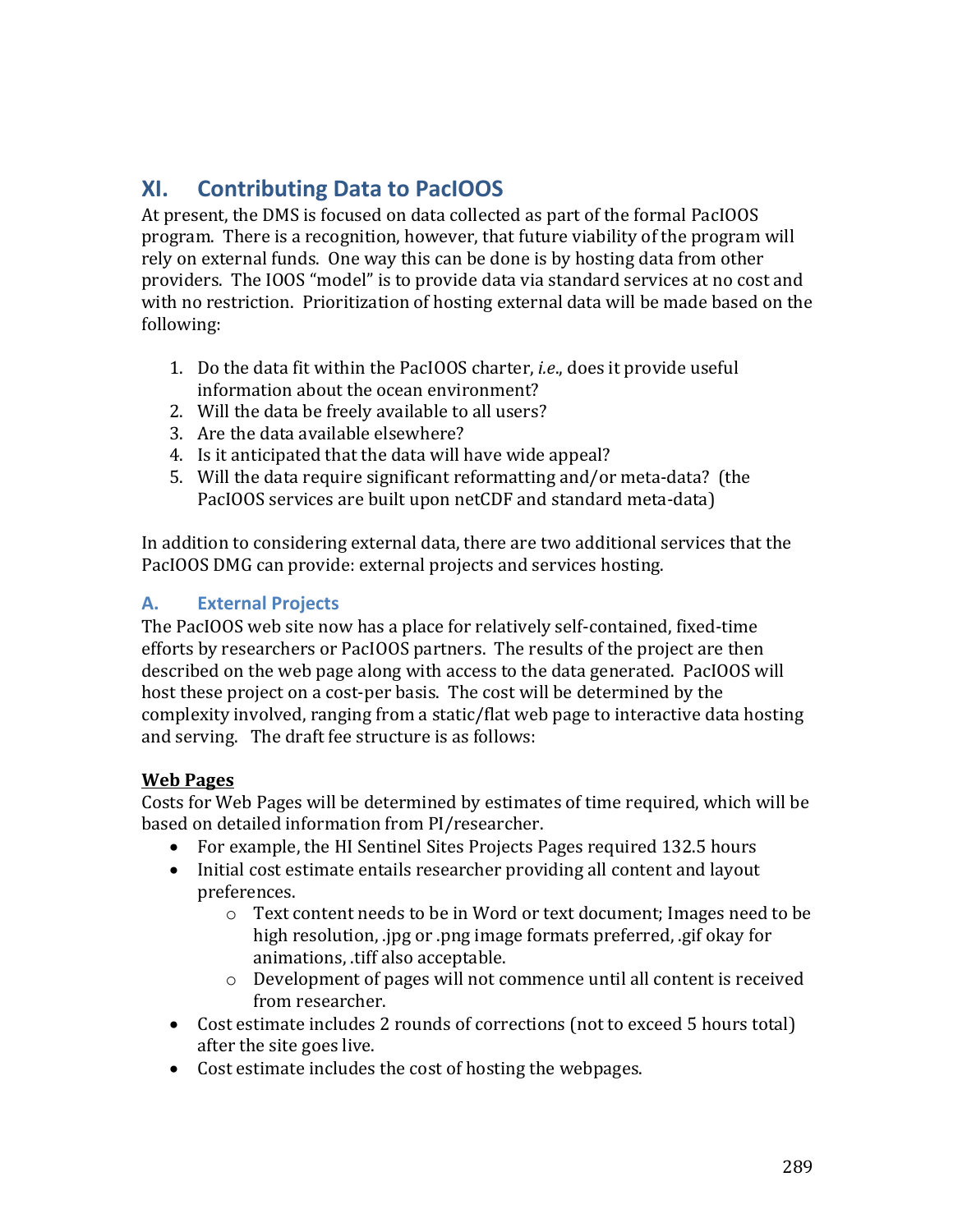Additional time (and cost) will be necessary for projects requiring the following:

- Design consultation with PacIOOS web developer.
- Dynamic scripting for plots, etc. on web pages.
- Additional corrections beyond the included 2 rounds (or 5 hours) included in the initial cost estimate.
- Ongoing maintenance or additional data/content added to data after pages are finalized.

#### **Data Management**

Costs for Data Management will be determined by estimates of time required, which will be

based on the following characteristics of the data set(s):

- Total size of data
- Static or Dynamic data
	- $\circ$  One-time data dump vs. multiple data dumps
- $\bullet$  Type of data
	- $\circ$  Geospatial data vs. simple geophysical data
- Processing needs
	- $\circ$  Can the data just be input into PacIOOS systems as is, or does PacIOOS need to manipulate the data/formats to make it compatible with other elements of PacIOOS servers/data viewers
	- $\circ$  Does data come with metadata, documentation, projection, lat/long coordinates, bounding box, etc.
- How researcher wants the public to access the data
	- o Download in original format (e.g. Waianae Ordinance Data);
	- $\circ$  View on PacIOOS website in plots or other formats;
	- $\circ$  View on PacIOOS data explorers (Voyager and/or Explorer), and/or servers
- Data Storage
	- $\circ$  Rate is per data stream- meaning parameter (e.g., if a project includes measurements of salinity, temperature, and turbidity, this is considered to be 3 data streams, which will result in a \$750 flat fee).

#### **Time Frame**

PacIOOS will make every effort to complete new project pages within the desired and agreed upon time frame amidst ongoing tasks and projects. Occasionally, the staff has to focus on unforeseen tasks in order to keep the program operational. If the project pages need to be completed in a rush, this may require additional fees.

#### **Total Cost for UH Projects =**

(50\*hrs of programmer time) +  $(100*$ hrs of senior programmer time) +  $(data$ storage fee)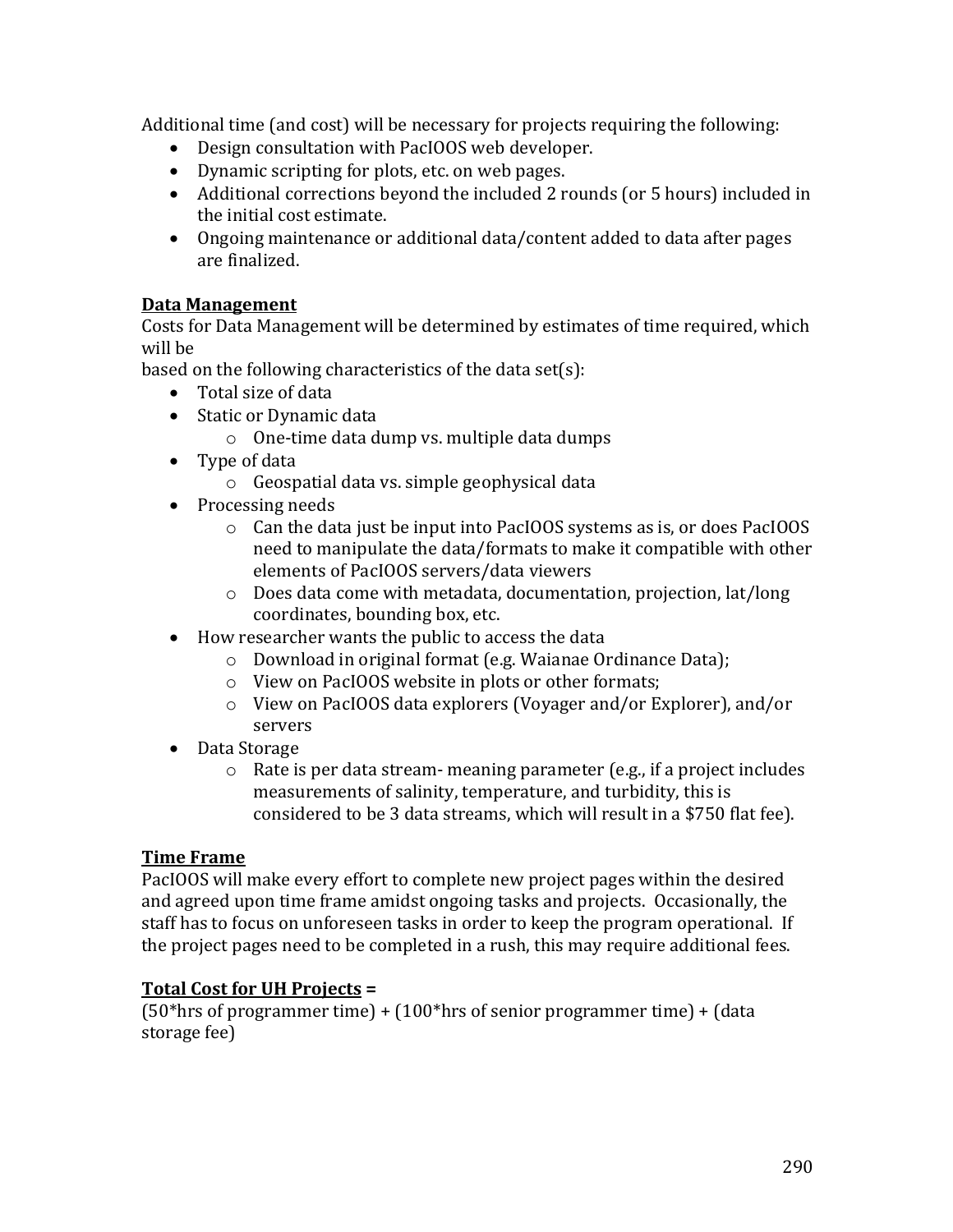Cost estimate is a one-time fee agreed upon in consultation with researcher/client before the project commences. However, if the project requires continual maintenance and/or revisions, an additional maintenance fee may apply.

## **Total Cost for External Projects =**

 $(100*$ hrs of programmer time) +  $(200*$ hrs of senior programmer time) +  $(data$ storage fee)

Cost estimate is a one-time fee agreed upon in consultation with researcher/client before the project commences. However, if the project requires continual maintenance and/or revisions, an additional maintenance fee may apply.

The general steps to setting up projects is:

- a. PacIOOS and researcher meet to discuss details of project.
- b. PacIOOS to write up of design brief that outlines what PacIOOS understands the project to be and what we will deliver and includes a cost estimate.
- c. Researcher gives okay to proceed.
- d. Researcher delivers all content to be provided.
- e. PacIOOS to begin project.
- f. PacIOOS to show mockups of the pages to get feedback researcher.
- g. Researcher approves mockup
- h. PacIOOS codes the pages.
- i. Researcher gives okay for pages to go live.
- j. PacIOOS makes the pages live.
- k. PacIOOS invoices researcher via RCUH revolving account.

The PacIOOS Outreach and Program Coordinator (Melissa) will manage the above through working with PIs and the DMG.

## **B. Service hosting**

In addition to hosting data, the PacIOOS system (including hardware and software) is mature enough to be considering hosting different services. This includes things like software tools and web services developed elsewhere. At present, PacIOOS is working on three such tools:

- 1. A Fish Ecosystem Analysis Tool (FEAT): this is a web-based tool that allows users to query and display information about fish catch data. It was developed by PIFSC and requires a database and tomcat server. The database was originally Oracle, but this was changed to postGRES; the web server uses a tool called "FME Server" developed by Safe software. NOAA prohibited PIFSC from hosting this tool, so PacIOOS is looking into hosting it.
- 2. Flash Flood Tool: this was developed via a partnership between NOAA CSC and PSC, with development done by Dewberry (private contractor). This is a GIS-based application that shows areas of potential flooding. It uses proprietary data feeds (high temporal resolution) from precipitation and